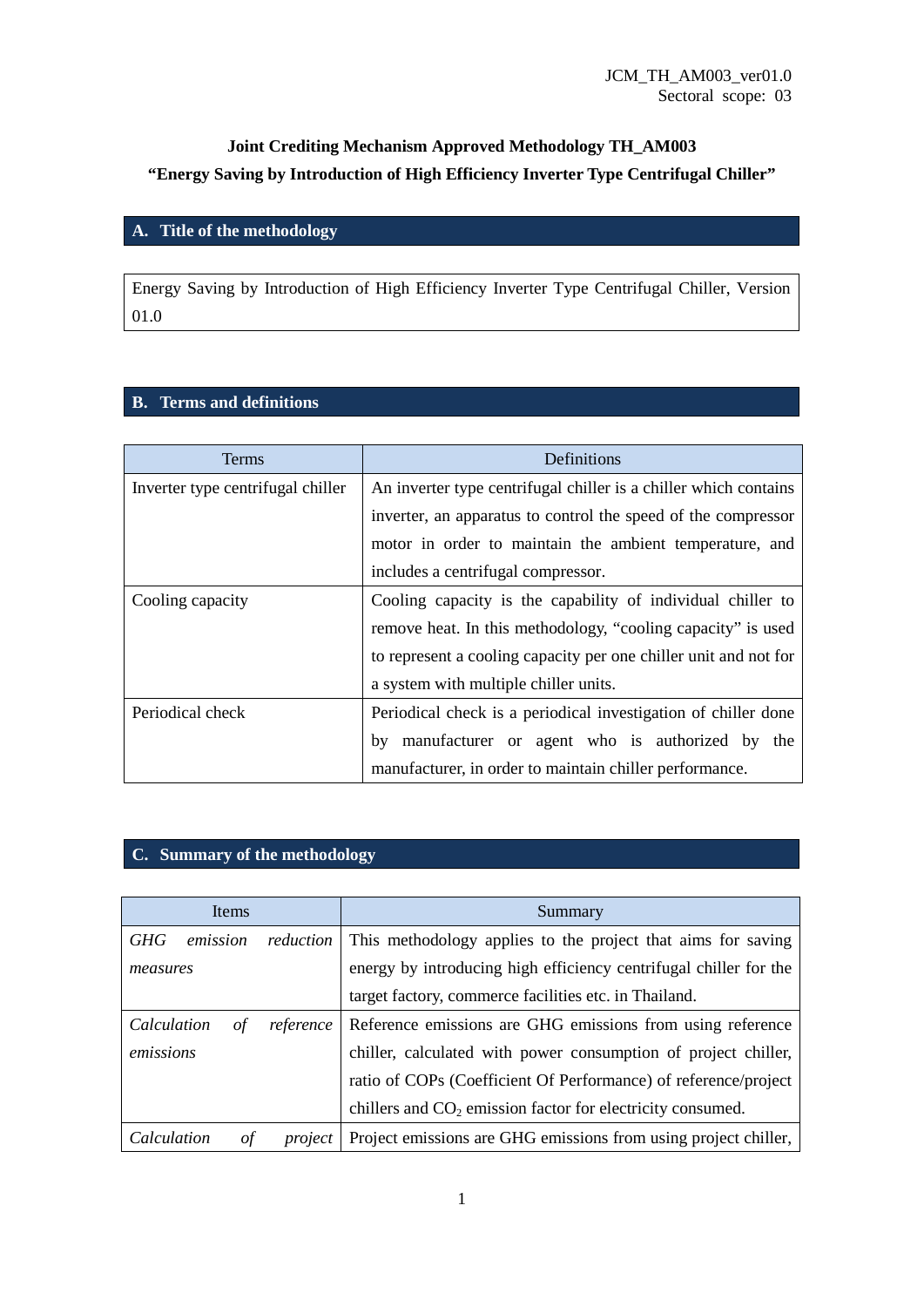| emissions            | calculated with power consumption of project chiller and $CO2$ |
|----------------------|----------------------------------------------------------------|
|                      | emission factor for electricity consumed.                      |
| Monitoring parameter | Power consumption of project chiller                           |
|                      | The amount of fuel consumed and/or the amount of               |
|                      | electricity generated by captive power, where applicable.      |

## **D. Eligibility criteria**

This methodology is applicable to projects that satisfy all of the following criteria.

| Criterion 1 | Project chiller is an inverter type centrifugal chiller with a capacity which is less                                                                           |                   |                                                                    |           |                                           |  |
|-------------|-----------------------------------------------------------------------------------------------------------------------------------------------------------------|-------------------|--------------------------------------------------------------------|-----------|-------------------------------------------|--|
|             | than or equals to 1,500 USRt.                                                                                                                                   |                   |                                                                    |           |                                           |  |
|             | $*$ 1 USRt = 3.52 kW                                                                                                                                            |                   |                                                                    |           |                                           |  |
| Criterion 2 | COP for project chiller $i$ calculated under the standardizing temperature                                                                                      |                   |                                                                    |           |                                           |  |
|             | conditions* ( $COP_{\text{PL},\text{tc},i}$ ) is more than the threshold COP values set in the table                                                            |                   |                                                                    |           |                                           |  |
|             | below. ("x" in the table represents cooling capacity per unit.)                                                                                                 |                   |                                                                    |           |                                           |  |
|             |                                                                                                                                                                 |                   |                                                                    |           |                                           |  |
|             | Cooling capacity per<br>unit (USRt)                                                                                                                             | $300 \le x < 450$ | 450 <<<<<<<<<<<<<                                                  | 550≤x<825 | 825 <s 1,500<="" <="" th=""><th></th></s> |  |
|             | Threshold COP value                                                                                                                                             | 5.59              | 5.69                                                               | 5.85      | 6.06                                      |  |
|             |                                                                                                                                                                 |                   |                                                                    |           |                                           |  |
|             | $COP_{\text{PLtci}}$ is calculated by altering the temperature conditions of COP of project                                                                     |                   |                                                                    |           |                                           |  |
|             | chiller <i>i</i> (COP <sub>PLi</sub> ) from the project specific conditions to the standardizing                                                                |                   |                                                                    |           |                                           |  |
|             | conditions. COP <sub>PJ</sub> is derived from specifications prepared for the quotation or                                                                      |                   |                                                                    |           |                                           |  |
|             | factory acceptance test data by manufacturer.                                                                                                                   |                   |                                                                    |           |                                           |  |
|             |                                                                                                                                                                 |                   |                                                                    |           |                                           |  |
|             | [equation to calculate $COP_{\text{PJ.tc,i}}$ ]                                                                                                                 |                   |                                                                    |           |                                           |  |
|             | $\text{COP}_{\text{PJ,tc,i}} = \text{COP}_{\text{PJ,i}} \times \left[ \left( T_{cooling-out,i} - T_{child-out,i} + T D_{child} + T D_{cooling} \right) \right.$ |                   |                                                                    |           |                                           |  |
|             | $\div (37 - 7 + TD_{\text{child}} + TD_{\text{cooling}})]$                                                                                                      |                   |                                                                    |           |                                           |  |
|             | COP <sub>PI,tc,i</sub>                                                                                                                                          |                   | : COP of project chiller $i$ calculated under the standardizing    |           |                                           |  |
|             | temperature conditions* [-]                                                                                                                                     |                   |                                                                    |           |                                           |  |
|             | COP <sub>PI.i</sub>                                                                                                                                             |                   | : COP of project chiller $i$ under the project specific conditions |           |                                           |  |
|             | $\left[ -\right]$                                                                                                                                               |                   |                                                                    |           |                                           |  |
|             | T <sub>cooling</sub> -out,i                                                                                                                                     |                   | : Output cooling water temperature of project chiller <i>i</i> set |           |                                           |  |
|             |                                                                                                                                                                 |                   | under the project specific conditions [degree Celsius]             |           |                                           |  |
|             | $T_{\rm children-out,i}$                                                                                                                                        |                   | : Output chilled water temperature of project chiller $i$ set      |           |                                           |  |
|             |                                                                                                                                                                 |                   | under the project specific conditions [degree Celsius]             |           |                                           |  |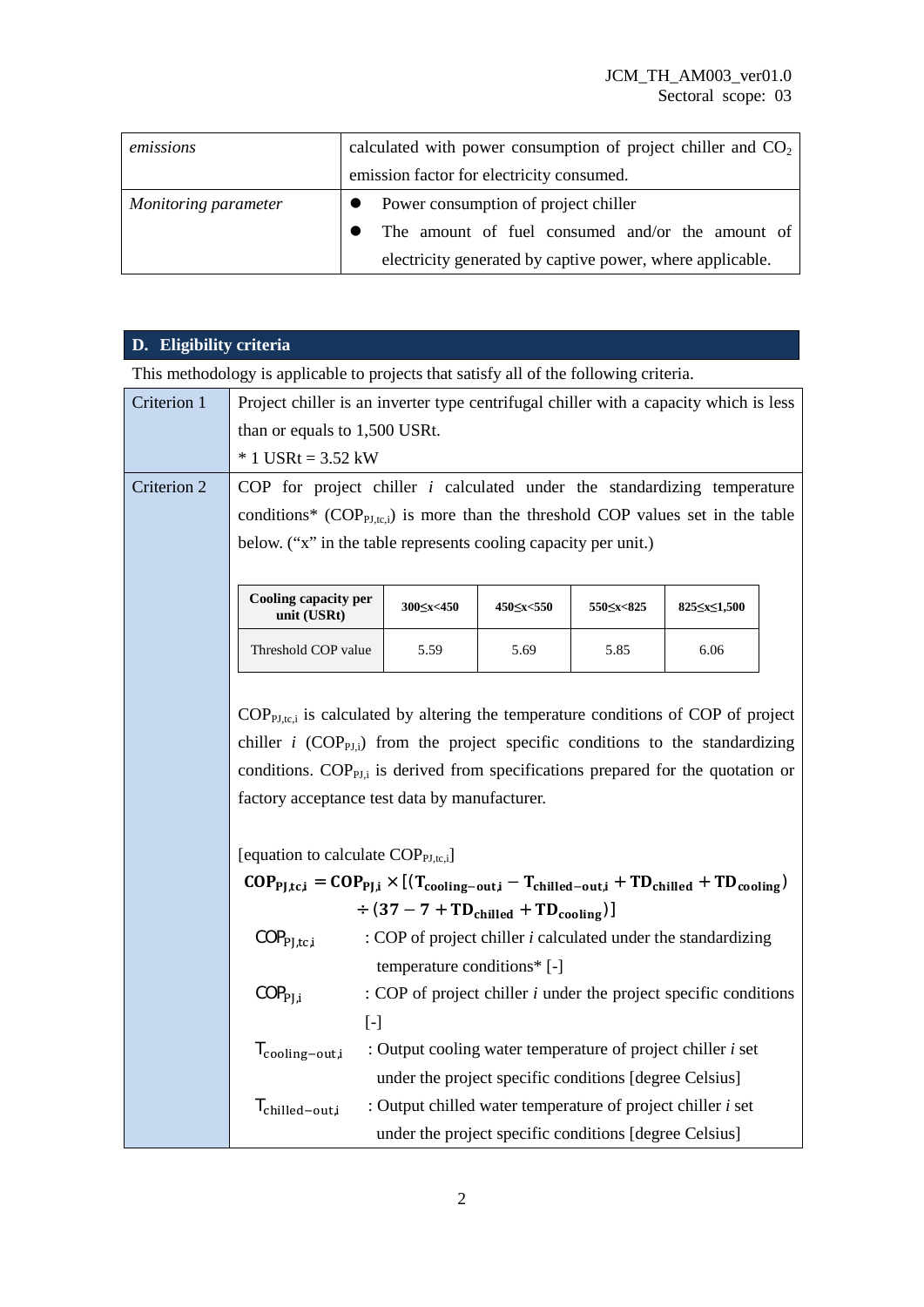|             | $TD_{cooling}$<br>: Temperature difference between condensing temperature            |  |  |
|-------------|--------------------------------------------------------------------------------------|--|--|
|             | of refrigerant and output cooling water temperature                                  |  |  |
|             | 1.5 degree Celsius set as a default value [degree Celsius]                           |  |  |
|             | $TD_{\text{child}}$<br>: Temperature difference between evaporating temperature      |  |  |
|             | of refrigerant and output chilled water temperature,                                 |  |  |
|             | 1.5 degree Celsius set as a default value [degree Celsius]                           |  |  |
|             |                                                                                      |  |  |
|             | *The standardizing temperature conditions to calculate $COP_{PI,tc,i}$               |  |  |
|             | Chilled water:<br>7 degrees Celsius<br>output<br>12 degrees Celsius<br>input         |  |  |
|             | 37 degrees Celsius<br>Cooling water:<br>output                                       |  |  |
|             | 32 degrees Celsius<br>input                                                          |  |  |
| Criterion 3 | Periodical check is planned more than one (1) time annually.                         |  |  |
| Criterion 4 | Ozone Depletion Potential (ODP) of the refrigerant used for project chiller is       |  |  |
|             | zero.                                                                                |  |  |
| Criterion 5 | A plan for prevention of releasing refrigerant used for project chiller is prepared. |  |  |
|             | In the case of replacing the existing chiller with the project chiller, a plan for   |  |  |
|             | prevention of releasing refrigerant used in the existing chiller to the air (e.g.    |  |  |
|             | re-use of the equipment) is prepared. Execution of this plan is checked at the       |  |  |
|             | time of verification, in order to confirm that refrigerant used for the existing one |  |  |
|             | replaced by the project is prevented from being released to the air.                 |  |  |

## **E. Emission Sources and GHG types**

| Reference emissions                    |                 |  |  |
|----------------------------------------|-----------------|--|--|
| <b>Emission sources</b>                | GHG types       |  |  |
| Power consumption by reference chiller | CO <sub>2</sub> |  |  |
| Project emissions                      |                 |  |  |
| <b>Emission sources</b>                | GHG types       |  |  |
| Power consumption by project chiller   |                 |  |  |

### **F. Establishment and calculation of reference emissions**

#### **F.1. Establishment of reference emissions**

Reference emissions are calculated by multiplying power consumption of project chiller, ratio of COPs for reference/project chillers, and CO<sub>2</sub> emission factor for electricity consumed.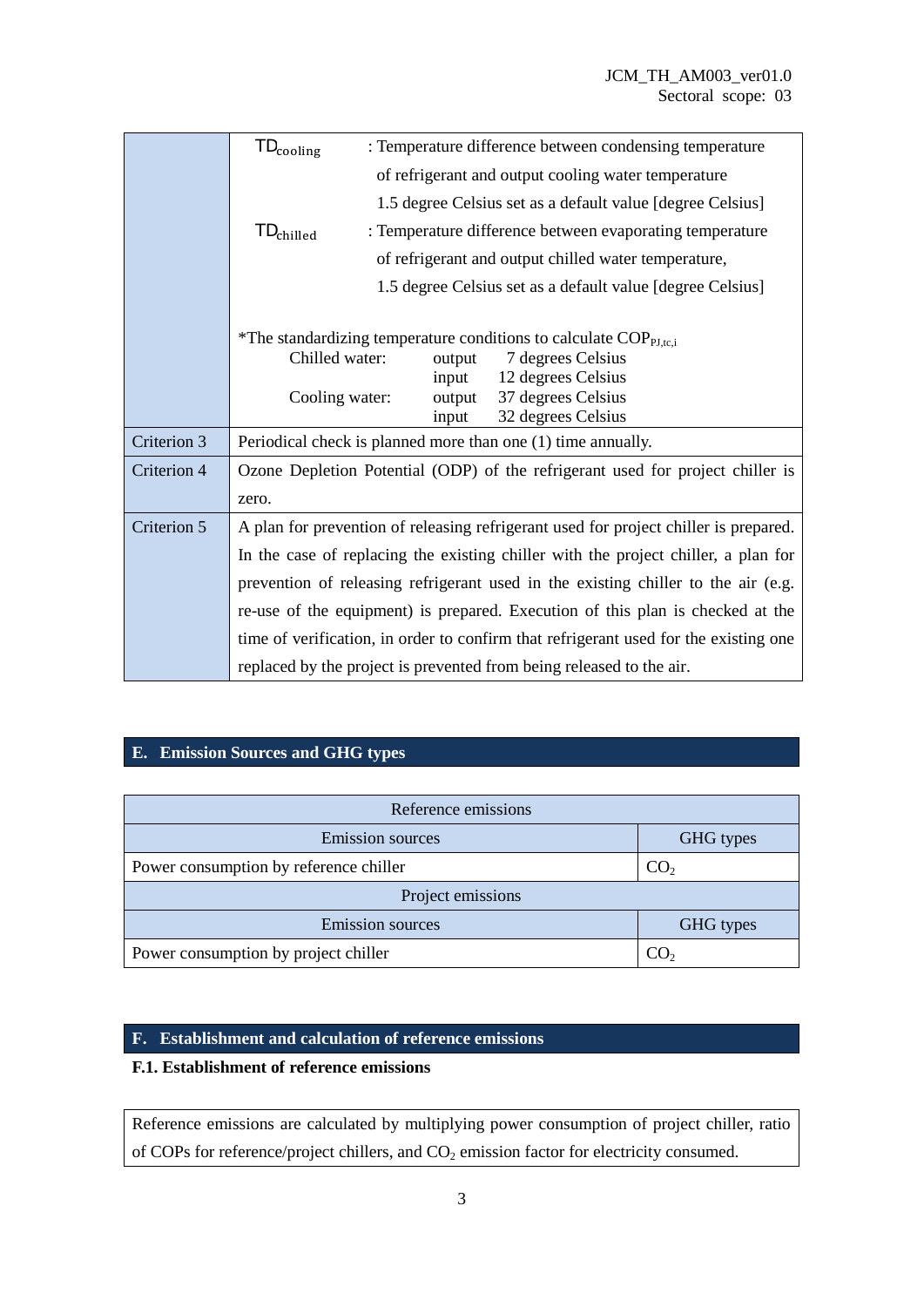The COP of reference chiller is conservatively set as a default value in the following manner to ensure the net emission reductions.

1. The reference COP value varies by its cooling capacity.

2. The maximum values of COP in each cooling capacity range set for this methodology are defined as  $COP_{REi}$  as described in Section I.

#### **F.2. Calculation of reference emissions**

$$
RE_p = \sum_i \{EC_{PJ,i,p} \times \left(COP_{PJ,tc,i} + COP_{RE,i}\right) \times EF_{elec}\}
$$

 $RE<sub>n</sub>$  : Reference emissions during the period *p* [tCO<sub>2</sub>/p]

 $EC_{PLin}$ : Power consumption of project chiller *i* during the period *p* [MWh/p]

 $COP<sub>PJ,tc,i</sub>$ : COP of project chiller *i* calculated under the standardizing temperature conditions [-]

 $\text{COP}_{\text{RE},i}$ : COP of reference chiller *i* under the standardizing temperature conditions [-]

 $EF_{\text{elec}}$  : CO<sub>2</sub> emission factor for consumed electricity [tCO<sub>2</sub>/MWh]

#### **G. Calculation of project emissions**

$$
PE_p = \sum_i (EC_{PJ,i,p} \times EF_{elec})
$$

 $PE<sub>n</sub>$  : Project emissions during the period *p* [tCO<sub>2</sub>/p]

 $EC_{PLin}$ : Power consumption of project chiller *i* during the period *p* [MWh/p]

 $EF_{elec}$  : CO<sub>2</sub> emission factor for consumed electricity [tCO<sub>2</sub>/MWh]

#### **H. Calculation of emissions reductions**

 $ER_p = RE_p - PE_p$  $ER_n$  : Emission reductions during the period p [tCO<sub>2</sub>/p]  $RE<sub>p</sub>$  : Reference emissions during the period *p* [tCO<sub>2</sub>/p]  $PE<sub>n</sub>$  : Project emissions during the period *p* [tCO<sub>2</sub>/p]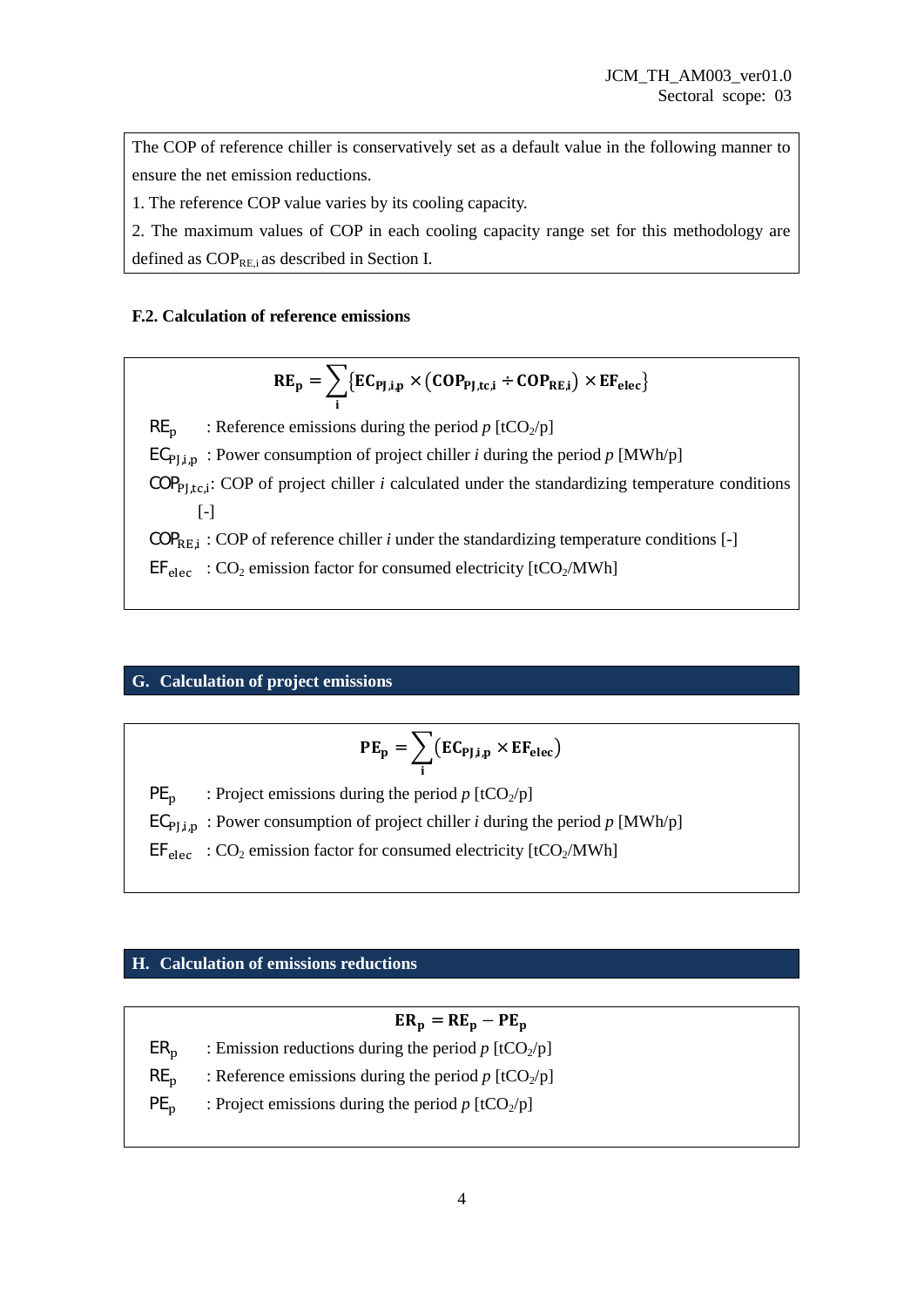## **I. Data and parameters fixed** *ex ante*

The source of each data and parameter fixed *ex ante* is listed as below.

| Parameter   | Description of data                                               | Source                                                       |
|-------------|-------------------------------------------------------------------|--------------------------------------------------------------|
| $EF_{elec}$ | $CO2$ emission factor for consumed electricity.                   | [Grid electricity]                                           |
|             | When project chiller consumes only grid electricity               | The most recent value                                        |
|             | or captive electricity, the project participant applies           | available at the time of                                     |
|             | the $CO2$ emission factor respectively.                           | validation is applied and                                    |
|             |                                                                   | fixed for the monitoring                                     |
|             | When project chiller may consume both grid                        | period thereafter.<br>The                                    |
|             | electricity<br>and captive electricity, the project               | data is sourced from                                         |
|             | participant applies the $CO2$ emission factor with                | "Grid Emission Factor                                        |
|             | lower value.                                                      | (GEF)<br>of<br>Thailand",                                    |
|             |                                                                   | endorsed by<br>Thailand                                      |
|             | $[CO2$ emission factor]                                           | Greenhouse<br>Gas                                            |
|             | For grid electricity: The most recent value available             | Management                                                   |
|             | from the source stated in this table at the time of               | Organization<br>unless                                       |
|             | validation                                                        | otherwise instructed by                                      |
|             |                                                                   | the Joint Committee.                                         |
|             | For captive electricity, it is determined based on the            |                                                              |
|             | following options:                                                | [Captive electricity]                                        |
|             |                                                                   | For the option a)                                            |
|             | a) Calculated from its power generation efficiency                | Specification<br>of<br>the                                   |
|             | $(\eta_{elec} [\%])$ obtained from manufacturer's                 | captive power generation                                     |
|             | specification                                                     | system provided by the                                       |
|             | The power generation efficiency based on lower                    | manufacturer $(\eta_{elec} [\%])$ .                          |
|             | heating value (LHV) of the captive power generation               | $CO2$ emission factor of                                     |
|             | system from the manufacturer's specification is                   | the fossil fuel type used                                    |
|             | applied;                                                          | the captive power<br>1n                                      |
|             | $EF_{elec} = 3.6 \times \frac{100}{\eta_{elec}} \times EF_{fuel}$ | generation system (EF <sub>fuel</sub>                        |
|             |                                                                   | [tCO <sub>2</sub> /GI])                                      |
|             |                                                                   |                                                              |
|             | b) Calculated from measured data                                  | For the option b)                                            |
|             | The power generation efficiency calculated from                   | Generated and supplied                                       |
|             | monitored data of the amount of fuel input for power              | electricity by the captive                                   |
|             | generation ( $FC_{P,I,p}$ ) and the amount of electricity         | power generation system                                      |
|             | generated $(EG_{PJ,p})$ during the monitoring period p is         | $(\mathrm{EG}_{\mathrm{PI},p} \left[\mathrm{MWh}/p\right]).$ |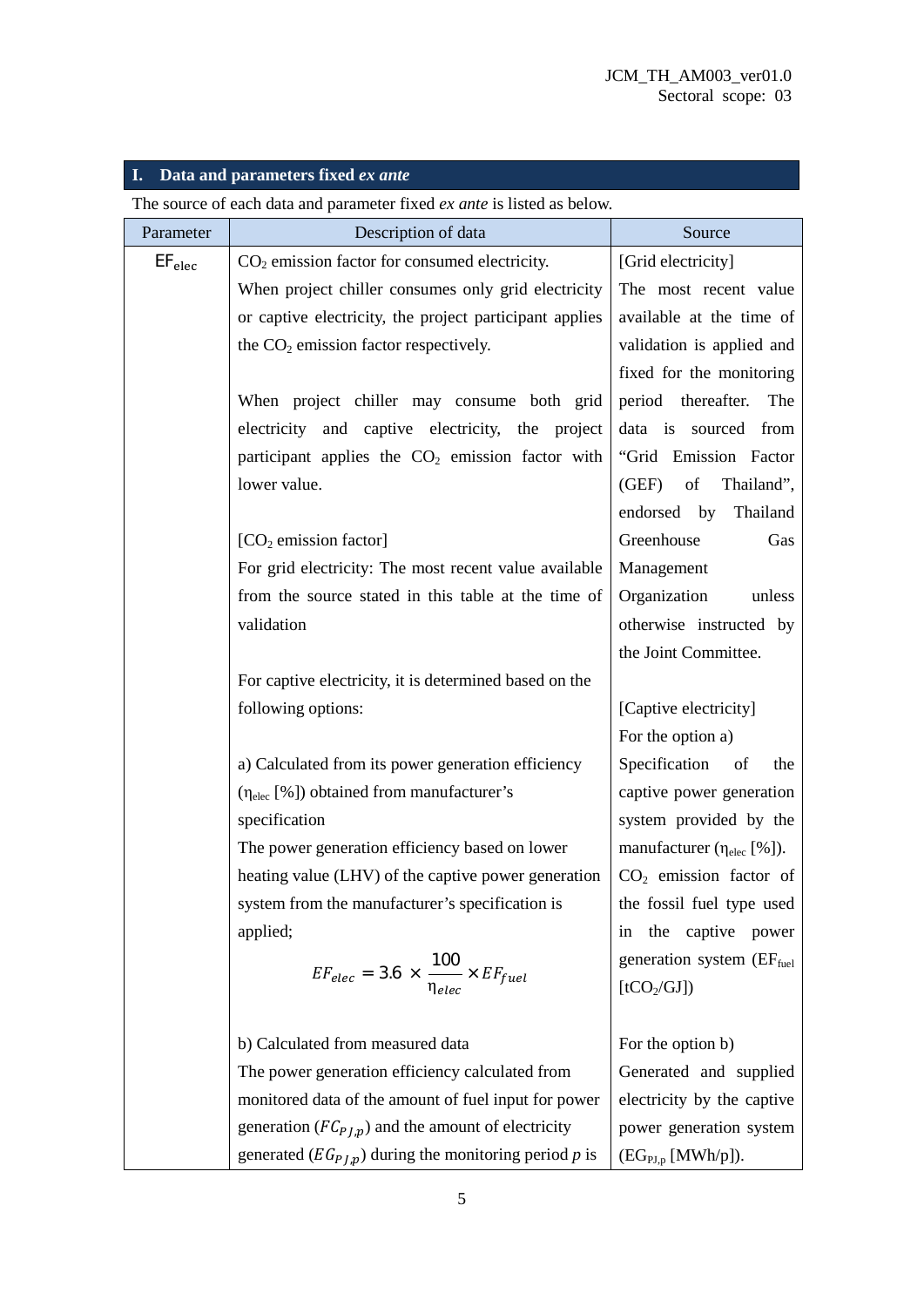Fuel amount consumed

applied. The measurement is conducted with the monitoring equipment to which calibration certificate is issued by an entity accredited under national/international standards;

$$
EF_{elec} = FC_{PJ,p} \times NCV_{fuel} \times EF_{fuel} \times \frac{1}{EG_{PJ,p}}
$$

Where:

 $NCV_{fuel}$  : Net calorific value of consumed fuel [GJ/mass or weight]

Note:

In case the captive electricity generation system meets all of the following conditions, the value in the following table may be applied to  $EF_{elec}$  depending on the consumed fuel type.

- The system is non-renewable generation system
- Electricity generation capacity of the system is less than or equal to 15 MW

| fuel type   | Diesel fuel | Natural gas |
|-------------|-------------|-------------|
| $EF_{elec}$ | $0.8_{*1}$  | $0.46_{*2}$ |

\*1 The most recent value at the time of validation is applied.

\*2 The value is calculated with the equation in the option a) above. The lower value of default effective  $CO<sub>2</sub>$  emission factor for natural gas  $(0.0543)$  $tCO<sub>2</sub>/GI)$ , and the most efficient value of default efficiency for off-grid gas turbine systems (42%) are applied.

by the captive power generation system  $(FC_{PI,p})$ [mass or weight/p]). Net calorific value  $(NCV<sub>fuel</sub>$  [GJ/mass or weight]) and  $CO<sub>2</sub>$ emission factor of the fuel  $(EF_{\text{fuel}}$  [tCO<sub>2</sub>/GJ]) in order of preference:

1) values provided by the fuel supplier:

2) measurement by the project participants;

3) regional or national default values;

4) IPCC default values provided in tables 1.2 and 1.4 of Ch.1 Vol.2 of 2006 IPCC Guidelines on National GHG Inventories. Lower value is applied.

[Captive electricity with diesel fuel] CDM approved small scale methodology: AMS-I.A.

[Captive electricity with natural gas] 2006 IPCC Guidelines on National GHG Inventories for the source of EF of natural gas. CDM Methodological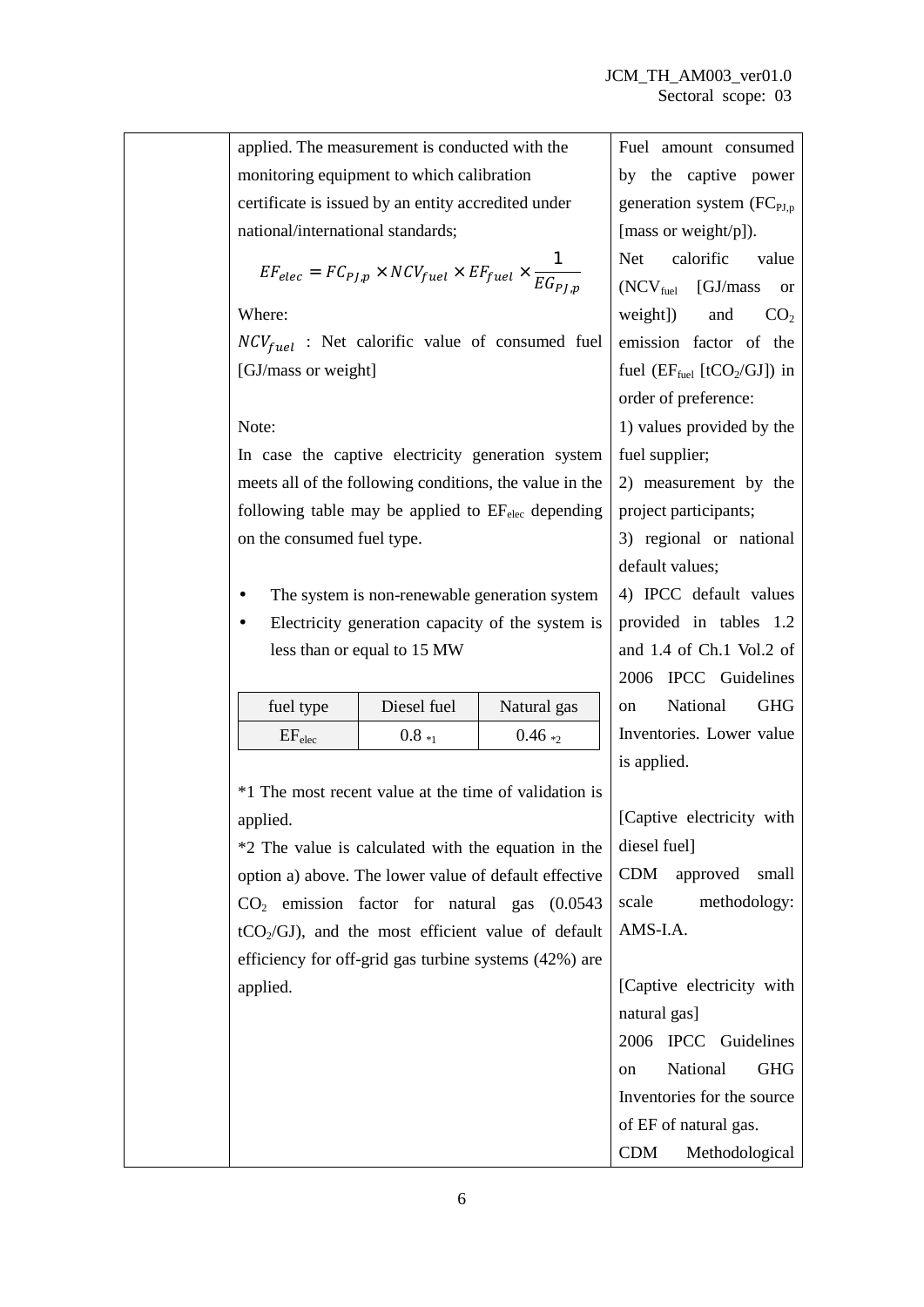|                          |                                                         |                                                  |                   |                                   |                                                            | "Determining"<br>tool<br>the   |
|--------------------------|---------------------------------------------------------|--------------------------------------------------|-------------------|-----------------------------------|------------------------------------------------------------|--------------------------------|
|                          |                                                         |                                                  |                   |                                   | efficiency<br>baseline<br>of                               |                                |
|                          |                                                         |                                                  |                   |                                   | thermal or electric energy                                 |                                |
|                          |                                                         |                                                  |                   |                                   | generation<br>systems                                      |                                |
|                          |                                                         |                                                  |                   |                                   | version02.0"<br>for<br>the                                 |                                |
|                          |                                                         |                                                  |                   |                                   |                                                            | default efficiency<br>for      |
|                          |                                                         |                                                  |                   |                                   |                                                            | off-grid power plants.         |
| $COP_{RE,i}$             |                                                         |                                                  |                   |                                   | The COP of the reference chiller $i$ is selected from      | The default COP values         |
|                          |                                                         |                                                  |                   |                                   | the default COP value in the following tables in line      | derived from the<br>are        |
|                          |                                                         |                                                  |                   |                                   | with cooling capacity of the project chiller $i$ . ("x" in | result of survey on COP        |
|                          |                                                         | the table represents cooling capacity per unit.) |                   |                                   |                                                            | chillers<br>from<br>of         |
|                          |                                                         |                                                  |                   |                                   |                                                            | manufacturers that have        |
|                          | Cooling<br>capacity                                     |                                                  |                   |                                   |                                                            | high market share. The         |
|                          | per unit<br>(USRt)                                      | 300 5x < 450                                     | 450 <<<<<<<<<<<<< |                                   | 825 <s>50</s>                                              | survey should prove the        |
|                          |                                                         | 5.59                                             | 5.69              | 5.85                              | 6.06                                                       | of<br>clear<br>use             |
|                          | $COP_{RE,i}$                                            |                                                  |                   |                                   |                                                            | The<br>methodology.            |
|                          |                                                         |                                                  |                   |                                   |                                                            | $COP_{RE,i}$ should be revised |
|                          |                                                         |                                                  |                   |                                   |                                                            | if necessary from survey       |
|                          |                                                         |                                                  |                   |                                   | result which is conducted                                  |                                |
|                          |                                                         |                                                  |                   |                                   | JC<br>by<br>project<br><b>or</b>                           |                                |
|                          |                                                         |                                                  |                   | participants.                     |                                                            |                                |
| COP <sub>PI,i</sub>      | The COP of project chiller $i$ under the project        |                                                  |                   | Specifications of project         |                                                            |                                |
|                          | specific conditions.                                    |                                                  |                   | chiller $i$ prepared for the      |                                                            |                                |
|                          |                                                         |                                                  |                   | quotation<br>factory<br><b>or</b> |                                                            |                                |
|                          |                                                         |                                                  |                   |                                   |                                                            | acceptance test data by        |
|                          |                                                         |                                                  |                   |                                   |                                                            | manufacturer                   |
| $T_{\rm cooling-out,i}$  | Output cooling water temperature of project chiller $i$ |                                                  |                   | Specifications of project         |                                                            |                                |
|                          | set under the project specific conditions.              |                                                  |                   | chiller $i$ prepared for the      |                                                            |                                |
|                          |                                                         |                                                  |                   | quotation<br>factory<br><b>or</b> |                                                            |                                |
|                          |                                                         |                                                  |                   |                                   |                                                            | acceptance test data by        |
|                          |                                                         |                                                  |                   |                                   |                                                            | manufacturer                   |
| $T_{\rm children-out,i}$ | Output chilled water temperature of project chiller i   |                                                  |                   |                                   | Specifications of project                                  |                                |
|                          | set under the project specific conditions.              |                                                  |                   | chiller $i$ prepared for the      |                                                            |                                |
|                          |                                                         |                                                  |                   | quotation<br>factory<br><b>or</b> |                                                            |                                |
|                          |                                                         |                                                  |                   | acceptance test data by           |                                                            |                                |
|                          |                                                         |                                                  |                   |                                   |                                                            | manufacturer                   |